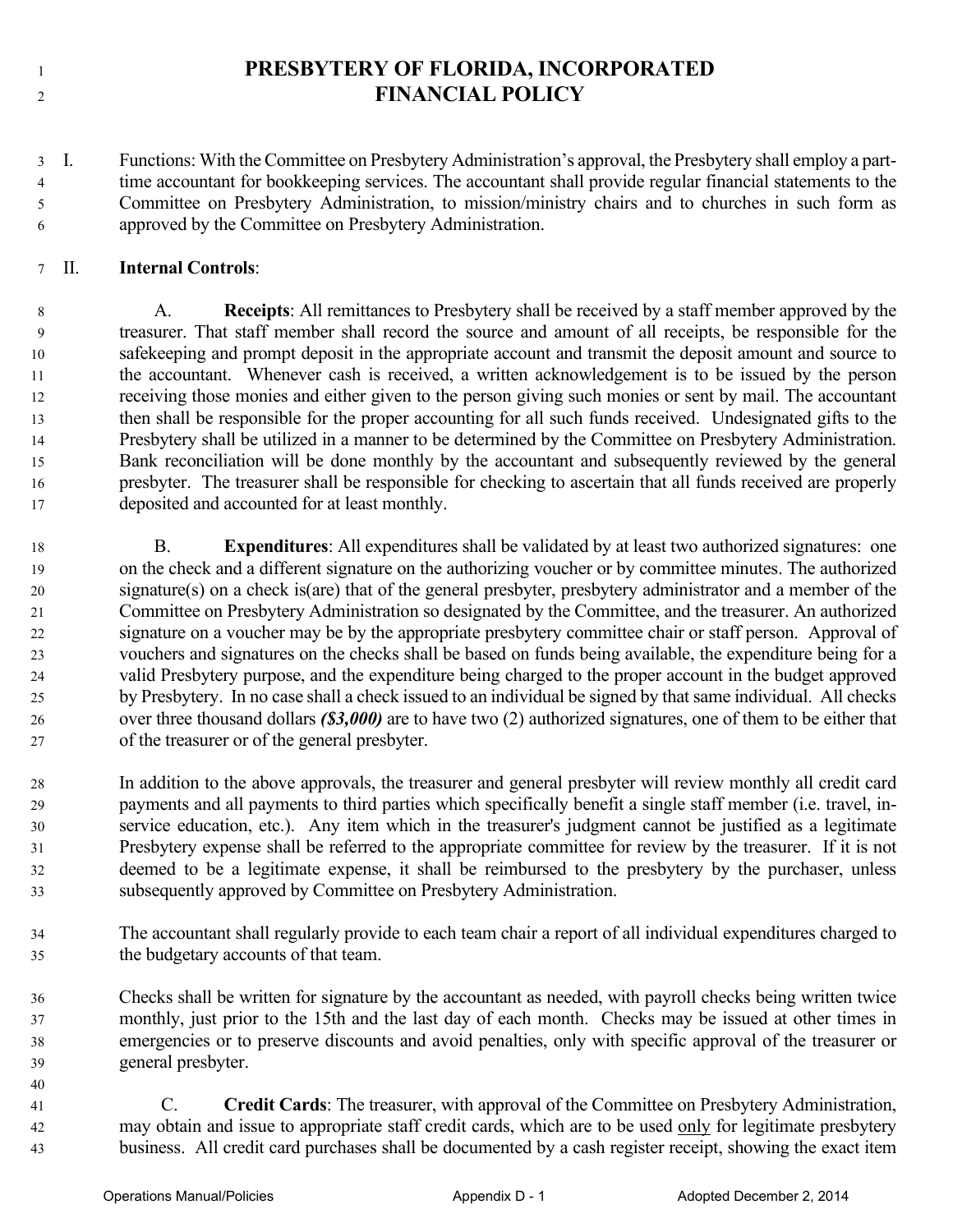purchased, as well as by the credit card sales slip, and shall be further documented to show the Presbyteractivity for which the item is purchased and the account number to which it is to be charged.

- D. **Bank Statements**: The monthly bank statements are reconciled and reviewed by the Treasurer.
- E. **Cash Transfers**: All cash transfers of funds must have the approval of the treasurer and one other designated signature.
- III. **Other Safeguards**:
- A. **Audit**: The Committee on Presbytery Administration shall be responsible for a financial review of all Presbytery funds as provided in The Book of Order.
- B. **Bond**: The funds of Presbytery shall be protected by a blanket bond in the amount of \$25,000 per occurrence.
- IV. **Fund Accounting**: All monies received by Presbytery shall be deposited into and accounted for either in the Operating Fund, or in a designated Fund established by Presbytery Committee, in coordination with the Committee on Presbytery Administration to be used for specific purposes. These designated funds, except per capita assessments which shall be received and accounted for, shall be continued from year to year. Up to \$500 may be expended from a designated fund between meetings of Presbytery upon approval of the Committees who are responsible for the activity or program for which such a fund was established. Expenditures of designated funds in excess of \$500 but under \$2,000 shall be approved by the treasurer, and anything over \$2,000 shall be approved by the Coordinating and Planning Commission. All expenditures of designated funds shall be reported to the Presbytery at the next stated meeting of Presbytery.
- V. **Presbytery Operating Budget Funds**: Purpose: to underwrite the annual budgeted program of the Presbytery of Florida. Funds are disbursed on authority of the treasurer for line items in the annual Budget.
- VI. **Designated Funds:** The following are existing designated funds as of February 22, 2016. All funds are subject to limitations and restrictions found in "III. C. Safeguards – Fund Accounting" above.
- All requests for the solicitation of designated funds shall be submitted to, and endorsed by a particular committee and then forwarded to the Committee on Presbytery Administration for their review and referral to the Coordinating and Planning Commission for final action/authorization.
- A. **Candidate's Aid Fund** Purpose: to assist persons in preparation for ministry to become ministers or other full-time Christian service. Income is from designated gifts and offerings. Funds are disbursed by action of the Committee on Preparation for Ministry and reported to the next stated meeting of Presbytery.
- B. **Emergency Relief Fund** Purpose: to aid in meeting human needs which result from natural disasters, such as hurricanes, tornadoes, floods, and earthquakes. Funds are disbursed by action of the Committee on Mission and Outreach and general presbyter and reported to the next stated meeting of Presbytery
- C. **Two Cents-A-Meal**  Purpose: to finance Presbytery approved program and grants for the prevention, 39 cure or relief of hunger. Funds are disbursed by action of the appointed Presbytery team/committee Committee on Mission and Outreach and reported to the next stated meeting of Presbytery.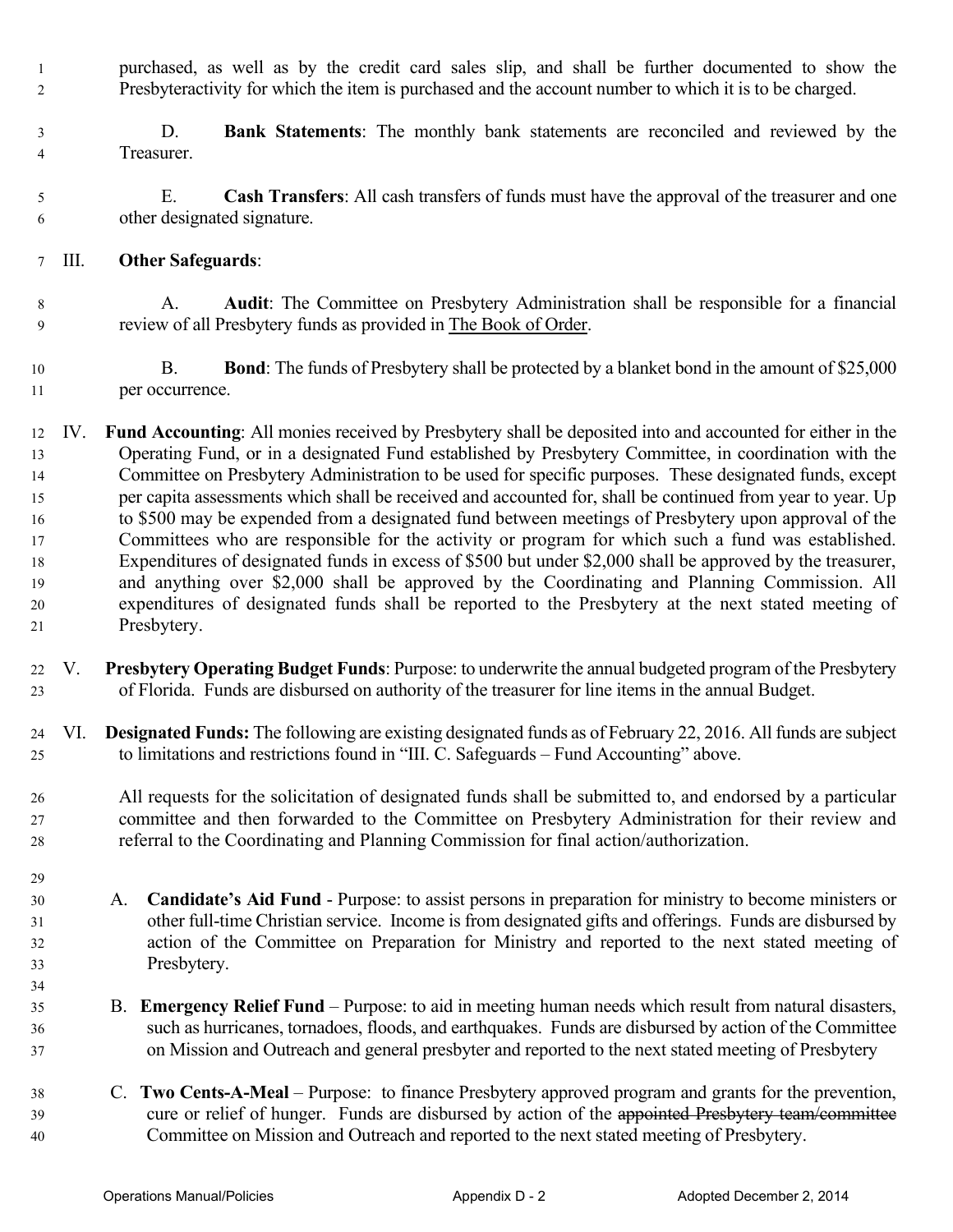- D. **Minister Emergency Assistance Fund** Purpose: to provide emergency financial assistance to minister members of Presbytery for medical/counseling expenses or emergency living expenses. Funds are disbursed by action of the Committee on Ministry.
- E. **New Church Development Fund** Purpose: to finance the development of new congregations (land purchase, program assistance, building aid). Funds are disbursed by action of Presbytery on recommendation of the Committee on New Congregational Development and the Coordinating and Planning Commission and reported to the next stated meeting of Presbytery.
- F. **Redevelopment Fund**  Purpose: to assist in redevelopment of congregations. Funds are disbursed by action of the Committee on Congregational Revitalization and reported to the next stated meeting of Presbytery.
- G. **Peacemaking Fund** Purpose: to finance peacemaking programs of the Presbytery, having Presbytery approval. Funds are disbursed by action of the Committee on Mission and Outreach and reported to the next stated meeting of Presbytery.
- H. **Self Development of People Fund** Purpose: to provide grants for self-development projects approved by the Presbytery's Self Development of People Sub-ommittee, under the Committee on Mission and Outreach, according to the guidelines of the Presbyterian Church (U.S.A.) Self Development of People Committee. Funds are disbursed by action of the SDOP Committee and reported to the next stated meeting of the Presbytery.
	- I. **Small Church Pastor Grant Fund** Purpose: to assist ministers of small churches of 150 or fewer members in our Presbytery, in accordance with guidelines adopted by the Presbytery. Funds are disbursed by action of the Committee on Congregational Revitalization and reported to the next stated meeting of Presbytery.
- J. **Disciplefest Fund**  Purpose: to subsidize the costs associated with this annual training event. Funds are disbursed by action of the Committee on Educational Resources and reported at the next stated meeting of Presbytery.
- **Dogwood Acres Designated Funds**:

 1. **Dogwood Acres Development Fund** - Purpose: to finance the improvement and development at Dogwood Acres. Funds are disbursed by action of the Committee on Dogwood Acres and reported to the next stated meeting of Presbytery.

- 2. **Dogwood Acres Timber Management Fund** Purpose: to defray costs of managing the Dogwood Acres forest area with net proceeds to be transferred to the Dogwood Acres Development Fund. Funds are disbursed by action of the Committee on Dogwood Acres and reported to the next stated meeting of Presbytery.
- 3. **Dogwood Acres Endowment Fund** Purpose: to undergird the maintenance, repair, and improvement of Dogwood Acres Camp and Conference Center. Funds are disbursed by action of the Committee on Dogwood Acres and reported to the next stated meeting of Presbytery.
- 4. **Brian Monroe Endowment Fund** Purpose: to provide a fund the income from which shall be a supplement for the administration of the camp program, not capital improvements. Income from the endowment may be disbursed by action of the Committee on Dogwood Acres and reported to the next stated meeting of Presbytery.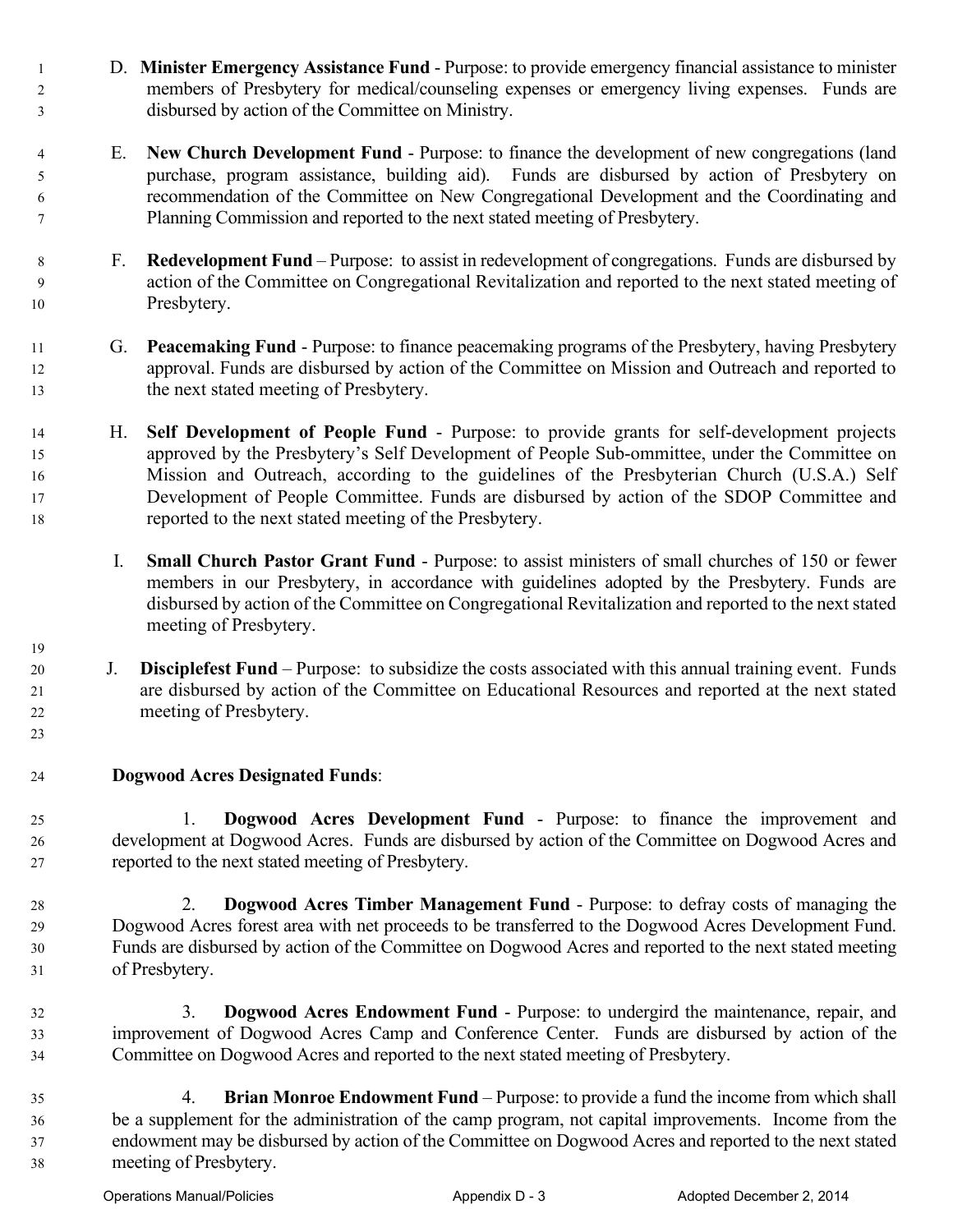- 5. **Dogwood Acres Circle of Friends Fund: Purpose**: to generate funds to cover the cost of producing and distributing information about Dogwood Acres, special events for Friends of Dogwoods Acres, and to build the Dogwood Acres Endowment and Campership Funds. **Source:** Gifts of congregations, individuals and organizations designated for the Circle of Friends program. Money from this fund is distributed by action of the Committee on Dogwood Acres for the purposes identified above and reported to the next stated meeting of Presbytery.
- 6. **Julia Woodward Scholarship Fund** –The funds are disbursed upon request of the camp director or the Committee on Dogwood Acres, and reported to the Committee on Presbytery Administration at the end of each summer camp season.

 7. **Joe Vaughn Memorial Camp Scholarship Fund** – Purpose: To provide scholarships for underprivileged children within the Presbytery of Florida with emphasis on children and youth from Bay County, FL, to attend summer camp at Dogwood Acres. The funds are disbursed upon the approval and awarding of the scholarship and request by the Committee on Dogwood Acres.

- 8. **Fund for the Least of These** Purpose: to fund special needs retreats at Dogwood Acres. Funds are disbursed by action of the Committee on Dogwood Acres and reported at the next stated meeting of Presbytery.
- VII. **Payroll**: Employees of Presbytery shall be paid bi-monthly, ordinarily on the 15th of the month for the period first through fifteenth and on the 30th of the month for the period sixteenth through the 31st, or the last working day prior to these dates.
- VIII. **Investment of Funds**: In accordance with provisions of the Manual of Presbytery, the treasurer is authorized, with the concurrence of the Committee on Presbytery Administration, to deposit the various funds of the Presbytery in appropriate financial institutions, and to open and close accounts as needed. In the investment of funds, safety and liquidity as well as maximum return shall be considered.
- IX. **Capital Funds Policy**
- This policy is intended to give the Presbytery of Florida guidelines for the frequency and management of capital campaigns and is intended to give teams/committees of the Presbytery rules for proposing campaigns.
- A capital campaign is any solicitation of funds for purposes not included in the operating budget of the presbytery.

 The Presbytery is united in its mission and ministry; its work is coordinated by the Coordinating and Planning Commission and carried out by Presbytery committees and task forces and congregations. This policy stresses the unity of our mission and ministry.

- The Presbytery will ordinarily conduct a capital campaign every five to ten years in order to raise significant money for its capital needs.
- The primary needs are generally (but not limited to): land and/or staff for new worshipping communities and congregational support, the outdoor ministry of Dogwood Acres, and endowments to support the various missions and ministry of the Presbytery.
- Organizations, institutions and entities outside the presbytery may or may not be included in the Presbytery capital campaign by request, and at the discretion of the presbytery. [Some examples of such organizations are Montreat, higher education, Thornwell Home and School, etc.]
- The Presbytery may combine several different needs into one campaign, and will not ordinarily conduct two simultaneous capital campaigns or a second campaign within two years of the conclusion of the first. Presbytery may approve a second campaign, or concurrent campaign, by two-thirds vote.
- The Coordinating and Planning Commission shall create a special campaign committee for each capital campaign and will ordinarily hire outside fundraising counsel or staff with significant and proven